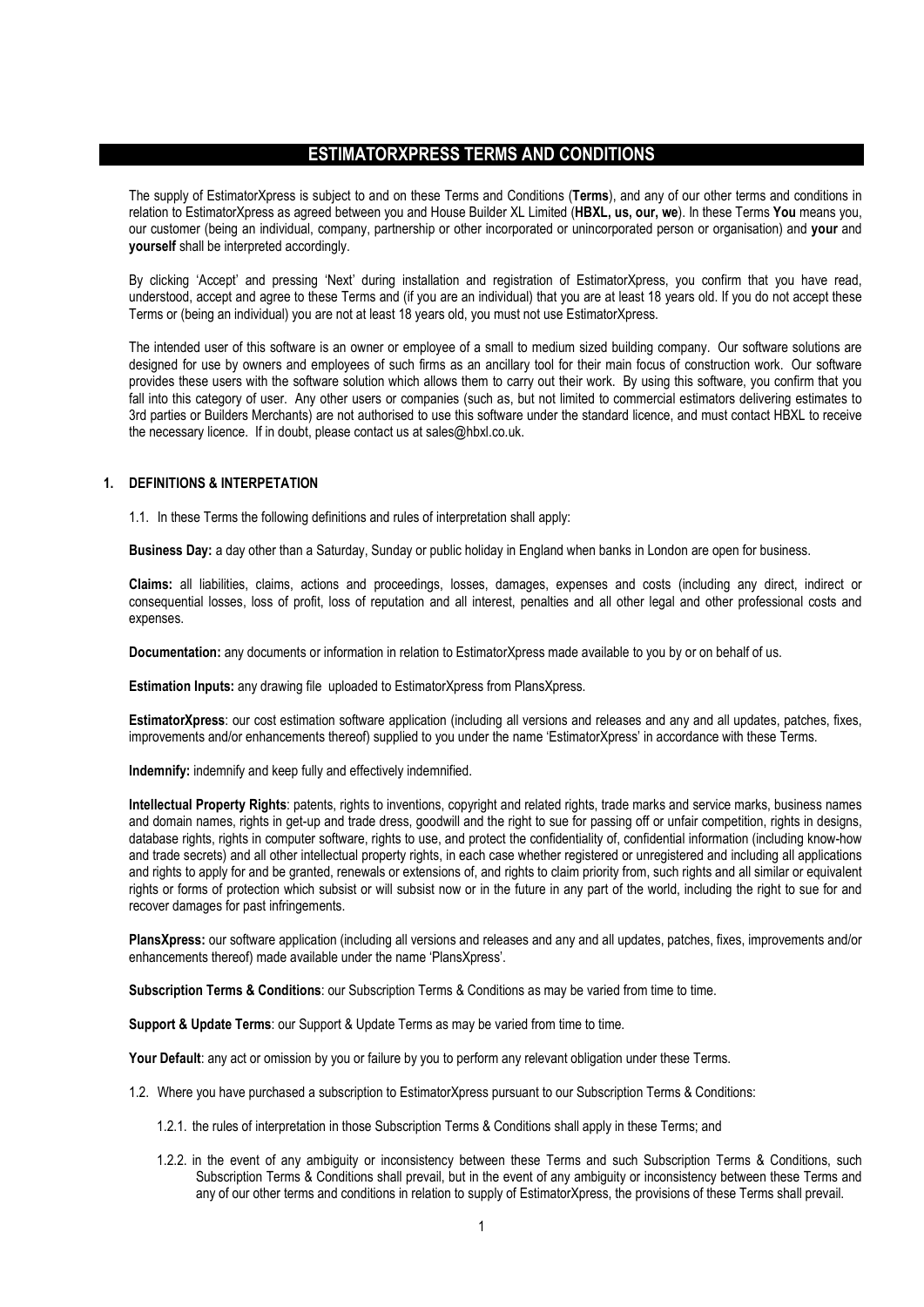- 1.3. Where any statement is qualified by the expression so far as you are aware, that statement shall be deemed to include an additional statement that it has been made after due and careful enquiry.
- 1.4. References to clauses are to clauses of these Terms.
- 1.5. Unless the context indicates otherwise, where you comprises two or more persons, the liability of such persons under these Terms shall be joint and several and you shall refer to each and all of them.
- 1.6. any words following the terms including, include, in particular, for example or any similar expression shall be construed as illustrative and shall not limit the sense of the words, description, definition, phrase or term preceding those terms.
- 1.7. Any obligation on a party not to do a thing shall include an obligation to not allow that thing to be done.

### 2. LICENCE

- 2.1. We hereby grant you a non-exclusive, non-transferable, royalty-free, revocable licence without the right to grant sub-licences to:
	- 2.1.1. install EstimatorXpress on one laptop or desktop computer in accordance with our written instructions (if any) given from time to time;
	- 2.1.2. use EstimatorXpress with or without our other software applications in accordance with these Terms to produce cost estimates for and in relation to residential new-build buildings, extensions renovation works or loft conversions to existing buildings for yourself or for your actual and prospective customers during the ordinary course of your business.
- 2.2. You shall not, during the course of your use of EstimatorXpress:
	- 2.2.1. access, store, distribute or transmit any viruses or any material that is unlawful, harmful, threatening, defamatory, obscene, infringing, harassing or racially or ethnically offensive; facilitates illegal activity; depicts sexually explicit images; promotes unlawful violence; is discriminatory based on race, gender, colour, religious belief, sexual orientation, disability; or in a manner that is otherwise illegal or causes damage or injury to any person or property;
	- 2.2.2. without our prior written consent, use EstimatorXpress (whether with or without our other software applications) in any manner inconsistent with the licence we grant to you under clause 2.1;
	- 2.2.3. attempt to copy, modify, duplicate, create derivative works from, frame, mirror, republish, download, display, transmit, or distribute all or any portion of EstimatorXpress;
	- 2.2.4. attempt to de-compile, reverse compile, disassemble, reverse engineer or otherwise reduce to human-perceivable form all or any part of EstimatorXpress;
	- 2.2.5. without entering into a separate written agreement with us, use EstimatorXpress as the basis to establish or carry on a cost estimating service as a separate commercial activity and where such activity is more than an ancillary part of the services which you primarily provide to your customers;
	- 2.2.6. attempt to build a product or service which competes with EstimatorXpress;
	- 2.2.7. use EstimatorXpress to provide services to any third party, except that (if you are a builder or an architect) you may use EstimatorXpress as a part of your provision of ancillary services to your customers where the main focus of your primary services is the design, construction or renovation of residential properties (so long as your provision of cost estimation services is an ancillary aspect of your primary service offering of designing, constructing or renovating residential properties), and if (i) you do not provide such ancillary services to the mass market to persons other than your customers to whom you are providing your primary services, and/or (ii) the services which you offer to your customers do not (whether directly or indirectly) compete with the services provided by EstimatorXpress. For the avoidance of doubt, you may not (without HBXL's prior written consent) use EstimatorXpress to provide commercial estimation services en masse;
	- 2.2.8. license, sell, rent, lease, transfer, assign, distribute, display, disclose, or otherwise commercially exploit, or otherwise make EstimatorXpress available to any third party;
	- 2.2.9. attempt to obtain, or assist third parties in obtaining, access to EstimatorXpress;
- 2.3. You shall use best endeavours to prevent any unauthorised access to, or use of, EstimatorXpress and promptly inform us if you become aware of any such unauthorised access or use.
- 2.4. We reserve the right without notice to you to suspend your access to EstimatorXpress and/or any of our other software applications if you commit any of breach these Terms.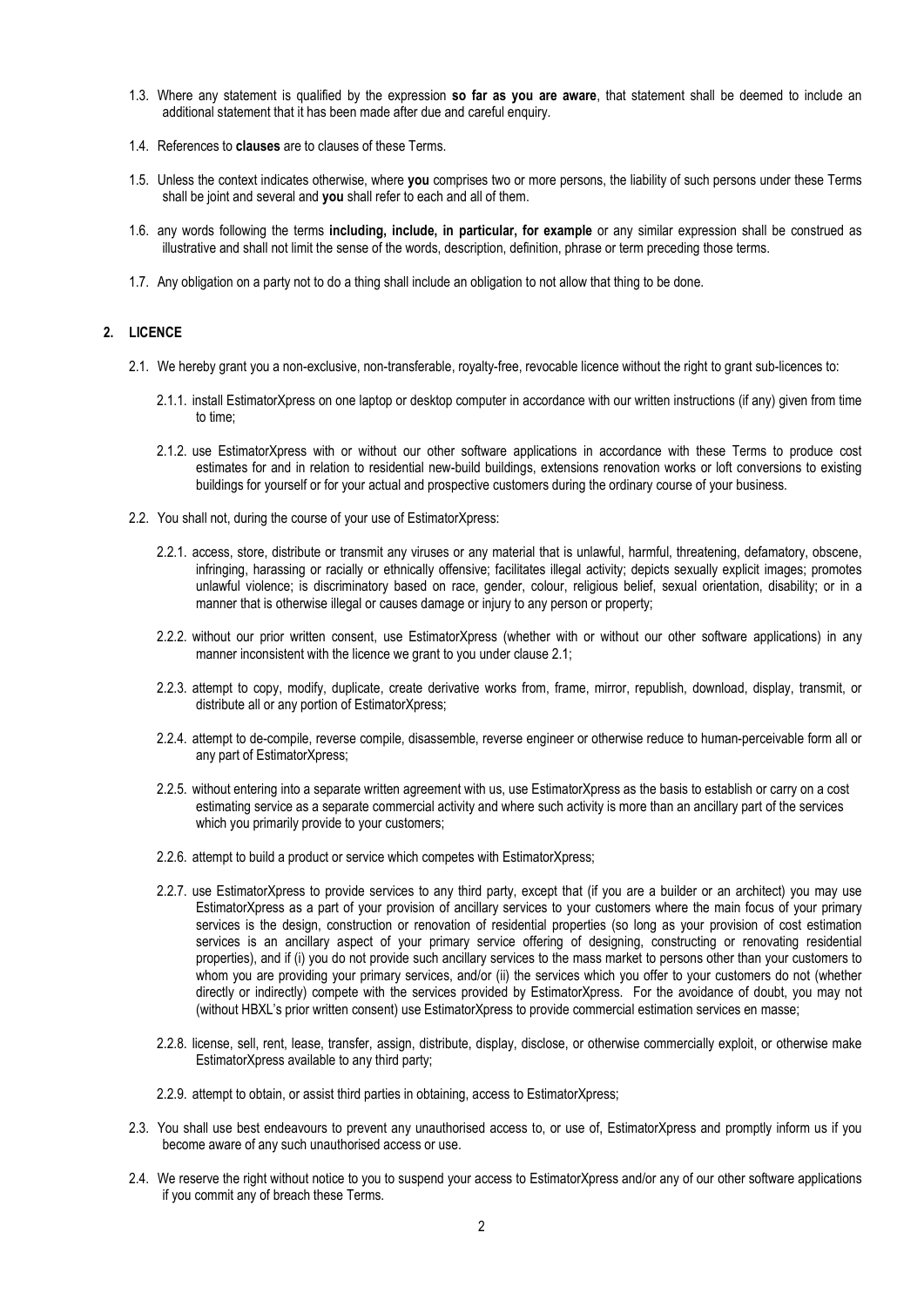## 3. YOUR OTHER OBLIGATIONS

## 3.1. You shall:

- 3.1.1. ensure the latest version of EstimatorXpress made available by us is installed on your desktop or laptop computer (as the case may be);
- 3.1.2. promptly install any and all new versions, releases, patches, fixes, enhancements or modifications of EstimatorXpress made notified to you by us and comply with all our reasonable instructions in relation to the same;
- 3.1.3. ensure EstimatorXpress is only used by professionals working within in the building industry;
- 3.1.4. provide all information, follow all instructions and do all things required to enable cost estimates to be generated by EstimatorXpress;
- 3.1.5. review all outputs of EstimatorXpress using your professional skill and judgment and the features of EstimatorXpress to ensure all such outputs meet your requirements and your customers' requirements as a professional user; and
- 3.1.6. promptly enter into an agreement with us incorporating our Support & Update Terms or, if you have already entered into such an agreement, continue performing your obligations under that agreement; or
- 3.1.7. if you have purchased a subscription to EstimatorXpress from us, continue performing your obligations under your agreement with us incorporating our Subscription Terms & Conditions.
- 3.2. If our performance of any of our obligations under these Terms is prevented or delayed by Your Default, then without prejudice to our other rights and remedies:
	- 3.2.1. we shall be entitled to rely on Your Default to relieve us from performance of our obligations under these Terms to the extent the Your Default prevents or delays us from performing such of our obligations;
	- 3.2.2. we shall not be liable for any costs, charges, expenses, or losses sustained or incurred by you arising directly or indirectly from our failure or delay to perform any of such of our obligations, as set out in this clause; and
	- 3.2.3. you shall reimburse us on written demand for any costs, charges, expenses or losses sustained or incurred by us arising directly or indirectly from Your Default.

## 4. INTELLECTUAL PROPERTY RIGHTS

- 4.1. You acknowledge and agree that we own all Intellectual Property Rights subsisting in EstimatorXpress and the Documentation.
- 4.2. We acknowledge and agree that you own:
	- 4.2.1. all Intellectual Property Rights subsisting in the Estimation Inputs; and
	- 4.2.2. any new Intellectual Property Rights generated by and subsisting in all outputs of EstimatorXpress and that all such Intellectual Property Rights shall automatically vest in you upon creation. To the extent any such Intellectual Property Rights do not so automatically vest, we hereby assign to you our right and title in all such Intellectual Property Rights..
- 4.3. Save for the licence granted to you in these Terms, you acknowledge and agree that you have no other rights in and to EstimatorXpress.
- 4.4. We warrant to you we have all rights in relation to EstimatorXpress which are necessary to grant all rights we purport to grant to you under and in accordance with these Terms.
- 4.5. You shall promptly inform us if you become aware of any actual or alleged infringement of our Intellectual Property Rights subsisting in EstimatorXpress and/or the Documentation or reasonably suspect a third party is or may be infringing such Intellectual Property Rights, and, at our cost and expense, provide us with all co-operation and assistance reasonably requested by us in relation to such infringement.

## 5. INDEMNITIES

- 5.1. You shall Indemnify us against all Claims arising out of or in connection with any claim made against us for actual or alleged infringement of a third party's Intellectual Property Rights arising out of or in connection with your use of EstimatorXpress;
- 5.2. Subject to clause 6.8, we shall Indemnify you against all Claims arising out of or in connection with any breach of our warranty given in clause 4.4.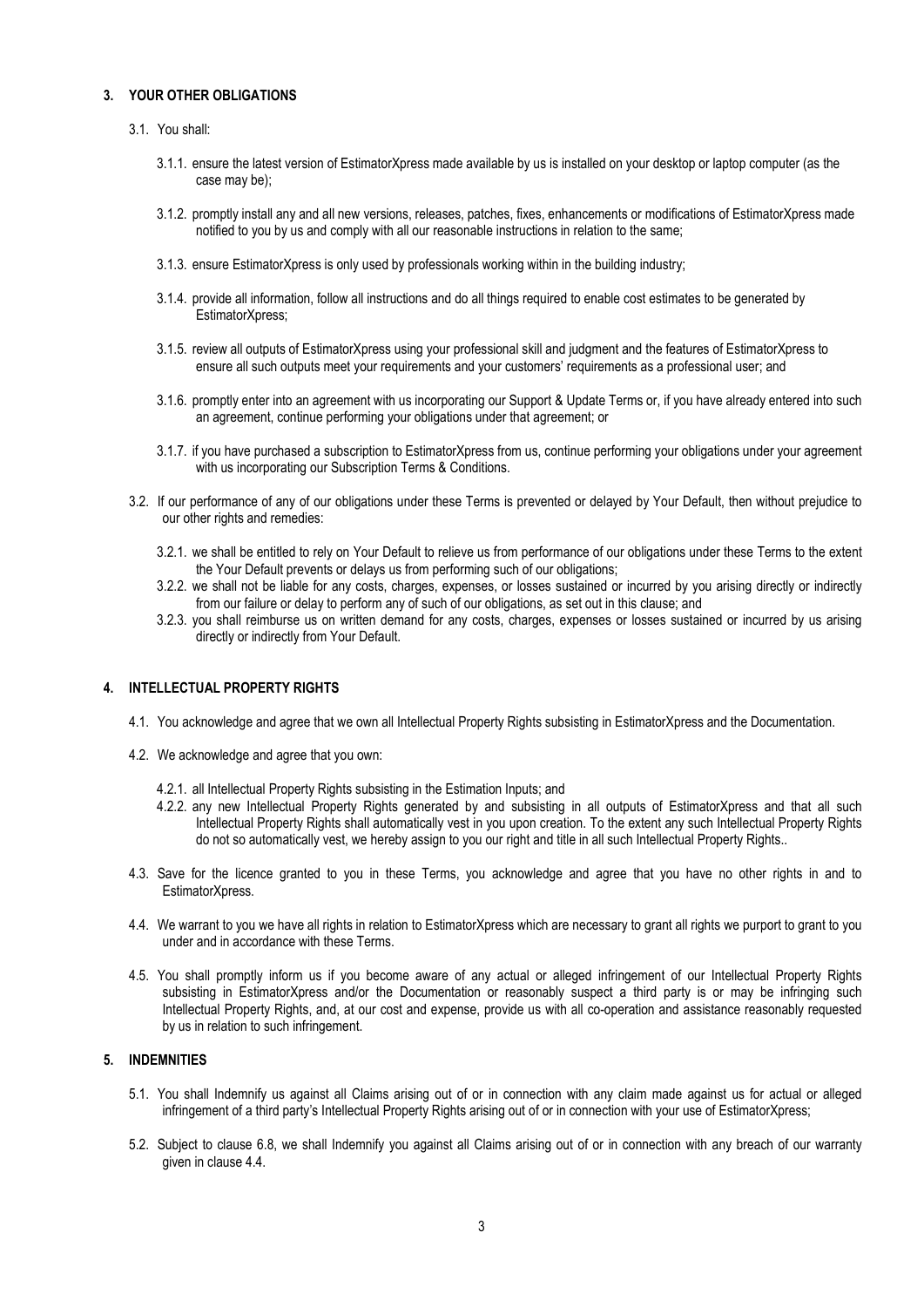5.3. As the indemnity in clause 5.2 is an indemnity for breach of contract, nothing in these Terms restricts or excludes you general obligation at law as the indemnified party to take reasonable steps to mitigate any losses you claim under such indemnity.

## 6. LIMITATIONS AND EXCLUSIONS OF LIABILITY

- 6.1. Nothing in these Terms excludes or limits our liability for:
	- 6.1.1. death or personal injury caused by our negligence;
	- 6.1.2. fraud or fraudulent misrepresentation; or
	- 6.1.3. any other liability which cannot be excluded or restricted at law.
- 6.2. In this clause 6, unless expressly stated otherwise, a reference to our liability or similar wording means our liability whether in tort (including for negligence or breach of statutory duty), contract, misrepresentation, restitution or otherwise.
- 6.3. EstimatorXpress is a software product in a range of software products available from us and whilst we make every reasonable effort to ensure that our software products are compatible and will interface with each other, we give no assurance, warranty, representation or guarantee in this respect.
- 6.4. Subject to clause 6.1 and notwithstanding anything else contained in these Terms, we shall not be liable to you for any loss or damage whatsoever and howsoever arising suffered or incurred by you arising from or in connection with your breach of clauses 3.1.1, 3.1.2 or clauses 3.1.6 or 3.1.7 (as the case may be) of these Terms.
- 6.5. Given the nature of EstimatorXpress, you assume sole responsibility for all results obtained from the use of EstimatorXpress and for all conclusions drawn from such use. Subject to clause 6.1, we shall not be liable to you for any loss or damage whatsoever and howsoever arising suffered or incurred by you arising from or in connection with any outputs of EstimatorXpress or by errors or omissions in any documents, information or instructions provided by you in connection with EstimatorXpress unless such errors or omissions are caused by our breach of these Terms.
- 6.6. All warranties, representations, conditions and all other terms of any kind whatsoever implied by statute or common law are, to the fullest extent permitted by applicable law, excluded from these Terms and EstimatorXpress is provided to you on an "as is" basis.
- 6.7. Subject to clause 6.1 and notwithstanding anything else contained in these Terms, we shall not be liable to you whether in tort (including for negligence or breach of statutory duty), contract, misrepresentation, restitution or otherwise for any of the following (whether direct, indirect or consequential): loss of profits, loss of business, loss of agreements or contracts; loss of revenue; loss of anticipated savings; loss of or damage to goodwill and/or similar losses; loss of or damage to data or information; pure economic loss; or for any other indirect or consequential loss, costs, damages, charges or expenses howsoever arising.
- 6.8. Subject to clause 6.1 and clauses 6.2 to 6.7 (inclusive) our total aggregate liability to you in contract, tort (including negligence or breach of statutory duty), misrepresentation, restitution or otherwise arising for all other loss or damage suffered or incurred by you arising out of or in connection with these Terms, including under the indemnity given by us in clause 5.1, shall be limited to an amount equal to:
	- 6.8.1. the total subscription fees paid for the relevant user subscriptions for EstimatorXpress during the 12 months immediately preceding the date on which the claim arose (if you have purchased a subscription to EstimatorXpress from us); or
	- 6.8.2. the total cost of the EstimatorXpress software purchase (if you have purchased EstimatorXpress outright from us).

## 7. REGISTRATION

- 7.1. You shall register EstimatorXpress online with www.hbxl.co.uk as indicated on loading EstimatorXpress on your desktop computer or laptop.
- 7.2. We shall be under no obligation under these Terms or any of our other terms and conditions in relation to supply of EstimatorXpress to provide support to you unless and until EstimatorXpress has been properly registered in accordance with clause 7.1 and a valid support subscription is in place.

### 8. SUPPORT CONTACT DETAILS

8.1. Support shall be provided in accordance with the terms of the relevant support subscription and our Support Policy (see https://hbxl.co.uk/support-service-policy/):

House Builder XL Limited Future Space, North Gate (UWE), Filton Road, Stoke Gifford, Bristol, BS34 8RB support@hbxl.co.uk 0117 916 7899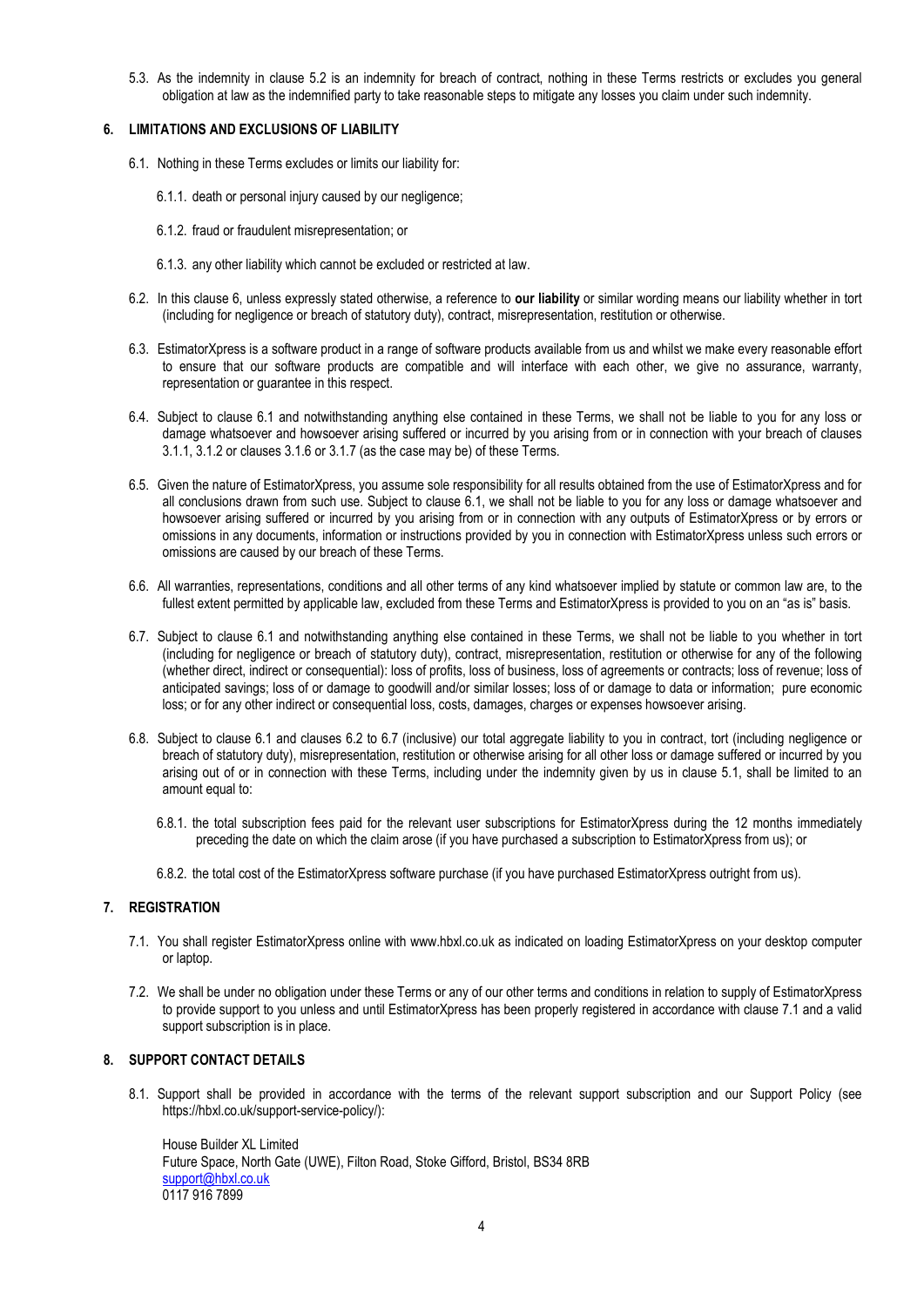(available between the hours of 9am and 5.00 pm Monday to Friday, excluding bank and other public holidays)

8.2. These details may be updated from time to time, see our website www.hbxl.co.uk for further information.

### 9. TERM AND TERMINATION

- 9.1. These Terms shall commence on the date you click 'Accept' and press 'Next' during installation and registration of EstimatorXpress in accordance with these Terms and shall continue in full force and effect until terminated in accordance with this clause.
- 9.2. We may terminate these Terms with immediate effect by giving notice to you if you:
	- 9.2.1. commit a material breach of any other term of these Terms which breach is irremediable or (if such breach is remediable) fail to remedy that breach within a period of 30 days after being notified in writing to do so;
	- 9.2.2. suspend, or threaten to suspend, payment of its debts or is unable to pay your debts as they fall due or admits inability to pay your debts or you (being a company or limited liability partnership) are deemed unable to pay your debts within the meaning of section 123 of the Insolvency Act 1986 or you (being an individual) are deemed either unable to pay your debts or as having no reasonable prospect of so doing, in either case, within the meaning of section 268 of the Insolvency Act 1986 or you (being a partnership) have any partner to whom any of the foregoing apply;
	- 9.2.3. commence negotiations with all or any class of your creditors with a view to rescheduling any of your debts, or make a proposal for or enters into any compromise or arrangement with your creditors other than for the sole purpose of a scheme for a solvent amalgamation of you with one or more other companies or the solvent reconstruction of you;
	- 9.2.4. a petition is filed, a notice is given, a resolution is passed, or an order is made, for or in connection with the winding up of you (being a company) other than for the sole purpose of a scheme for a solvent amalgamation of you with one or more other companies or the solvent reconstruction of you;
	- 9.2.5. an application is made to court, or an order is made, for the appointment of an administrator, or if a notice of intention to appoint an administrator is given or if an administrator is appointed, over you (being a company);
	- 9.2.6. the holder of a qualifying floating charge over the assets of you (being a company) has become entitled to appoint or has appointed an administrative receiver;
	- 9.2.7. you (being an individual) are the subject of a bankruptcy petition or order;
	- 9.2.8. you apply to court for, or obtain, a moratorium under Part A1 of the Insolvency Act 1986
	- 9.2.9. any event occurs, or proceeding is taken, with respect to the other party in any jurisdiction to which it is subject that has an effect equivalent or similar to any of the events mentioned in clause to clause 9.2.2 to 9.2.8 (inclusive);
	- 9.2.10. your financial position deteriorates so far as to reasonably justify our opinion that your ability to give effect to these Terms is in jeopardy; or
	- 9.2.11. you suspend or cease, or threaten to suspend or cease, carrying on all or a substantial part of your business.
- 9.3. On termination of these Terms:
	- 9.3.1. any rights, remedies, obligations or liabilities of the parties that have accrued up to the date of termination, including the right to claim damages in respect of any breach of the agreement which existed at or before the date of termination shall not be affected or prejudiced;
	- 9.3.2. all licences granted to you shall automatically terminate;
	- 9.3.3. you shall make no further use of the Documentation; and
	- 9.3.4. if you have purchased a subscription to EstimatorXpress and none of our other software products pursuant to our Subscription Terms & Conditions, that contract between you and us shall terminate with immediate effect; or, if pursuant to such a contract you have purchased a subscription to EstimatorXpress with one or more of our other software products, then with effect from the termination date of these Terms we shall be relieved of performing our obligations under that contract in respect of EstimatorXpress, but otherwise that contract shall continue in full force and effect until terminated in accordance with its terms.

### 10. GENERAL

10.1. Force majeure: We will have no liability to you under these Terms if we are prevented from or delayed in performing our obligations under these Terms, or from carrying on our business, by acts, events, omissions or accidents beyond our reasonable